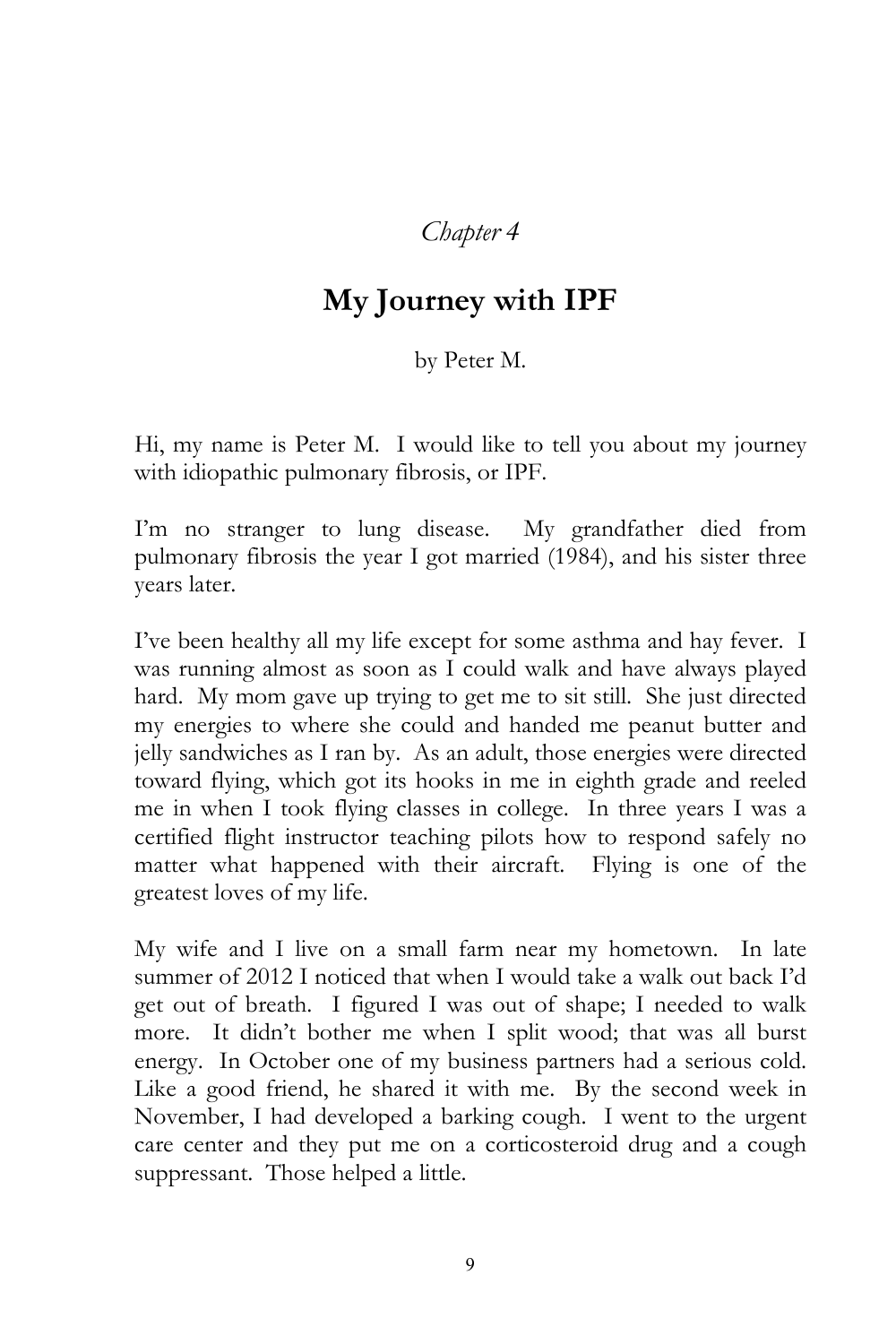We had moved back to the farm from a different city, so I went to see a doctor in town that I didn't know. He upped the dosage of the medications that urgent care had prescribed for me and that helped. But a couple of weeks later I was back in the emergency room with chest pains and I was unable to breathe. My coughing was so violent that I was pulling muscles in my chest.

After a couple more visits to that doctor and a CT scan, I received a call from the doctor's receptionist saying he wanted to see me that week because, "You have lung disease." I was stunned - and angry! that she'd just dropped that information on me like a bomb into my life. During my appointment, the doctor explained that I needed to see a pulmonologist, but it would take four to five weeks to get an appointment. At that point, my wife and I decided I needed to see another doctor.

Luckily, our previous doctor still had my records and would see me. The difference between the doctors I've seen has been incredible. The first doctor talked *at* me, the second talked *with* me. It was important to me that he was engaged with me because this is *my* life that is involved. I know he has a lot of other patients, but when I am with him I want to be the focus. I learned a great line once: Be HERE, now. If your doctor isn't, he is not serving you. The first doctor sent me in the right direction, but I wasn't comfortable with him. If things don't seem right, don't hesitate to do some research and look for other options.

My new doctor told me that if I weren't able to get an appointment with a pulmonologist within two weeks, he'd get one for me. As it happened, the pulmonologist had an opening the very next morning, so my wife and I were there with bells on. The pulmonologist looked over my CT scan, which I had brought on a disk, and reviewed my other information. She said it could be idiopathic pulmonary fibrosis and spelled out what it was, along with the good and the bad that was involved with it. But she wasn't willing to diagnose me definitively until she'd consulted her colleagues at their weekly review board.

Immediately my thoughts went to my grandfather and the last years of his life. I grabbed onto, 'it could be something else,' for dear life.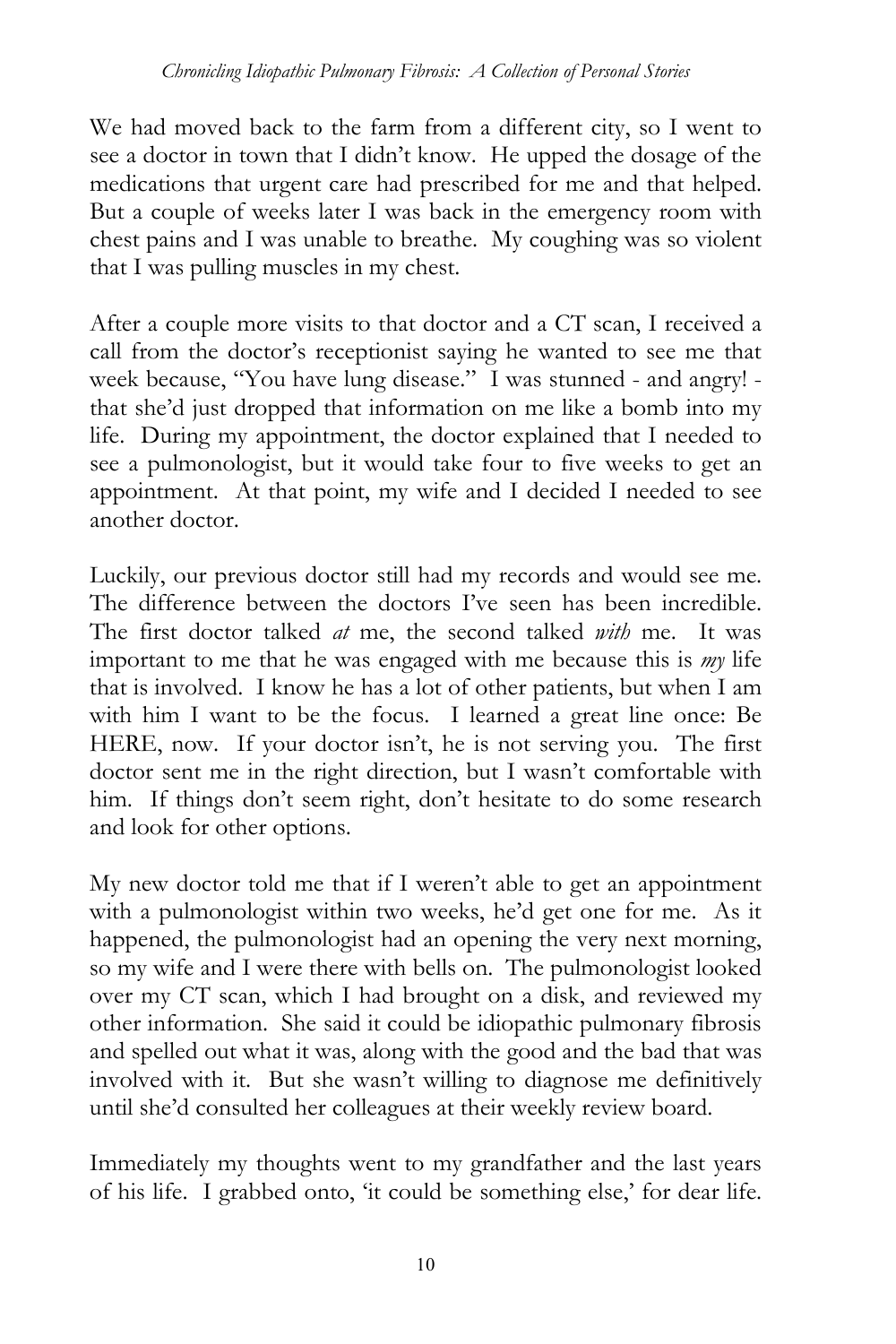There *had* to be another diagnosis for my condition... Something curable…

I was at my daughter's home visiting my grandchildren when my pulmonologist called to tell me the diagnosis was definitely IPF. It was like a kick in the gut. I sat down hard on my daughter's couch and my daughter immediately started doing online research. The first few things she turned up were quite depressing; no cure and a life expectancy of three to five years.

I was one of those guys who didn't want to wear that oxygen hose on my nose. In fact, I had just talked to my wife about that about six months before. I didn't want to stand out in a crowd as a person with a disability and wonder what they were thinking or saying.

After the call, I felt alone. But in flight school I was trained - and had trained others - to identify the problem and move forward with the best available option. You can't take time in the pilot's seat to wonder about the what-if's and why-if's, so I didn't allow myself to do it then. I reminded myself that technology has come a long way in the last thirty years since Granddad's death and that I was not alone. "Stop," I told myself. "Take a breath or two. Don't worry about the short life expectancy. We caught it early, and we'll manage it. Take a couple more deep breaths, then take the next step." I realized that other people must be suffering with IPF, so I went looking for support groups.

Support groups are wonderful. We are all in the same boat. Granted, we are at different levels of the condition, but the attitudes are great. Different people try different things and may have a solution for an issue that you may have.

The IPF diagnosis has changed the way I look at life. It has put a finiteness to it, where it was open-ended before. But these days, I am getting more active about getting back to my flying, and I'm going to create some recreational time for myself (hunting, fishing, two wheeling, etc.) and my wife.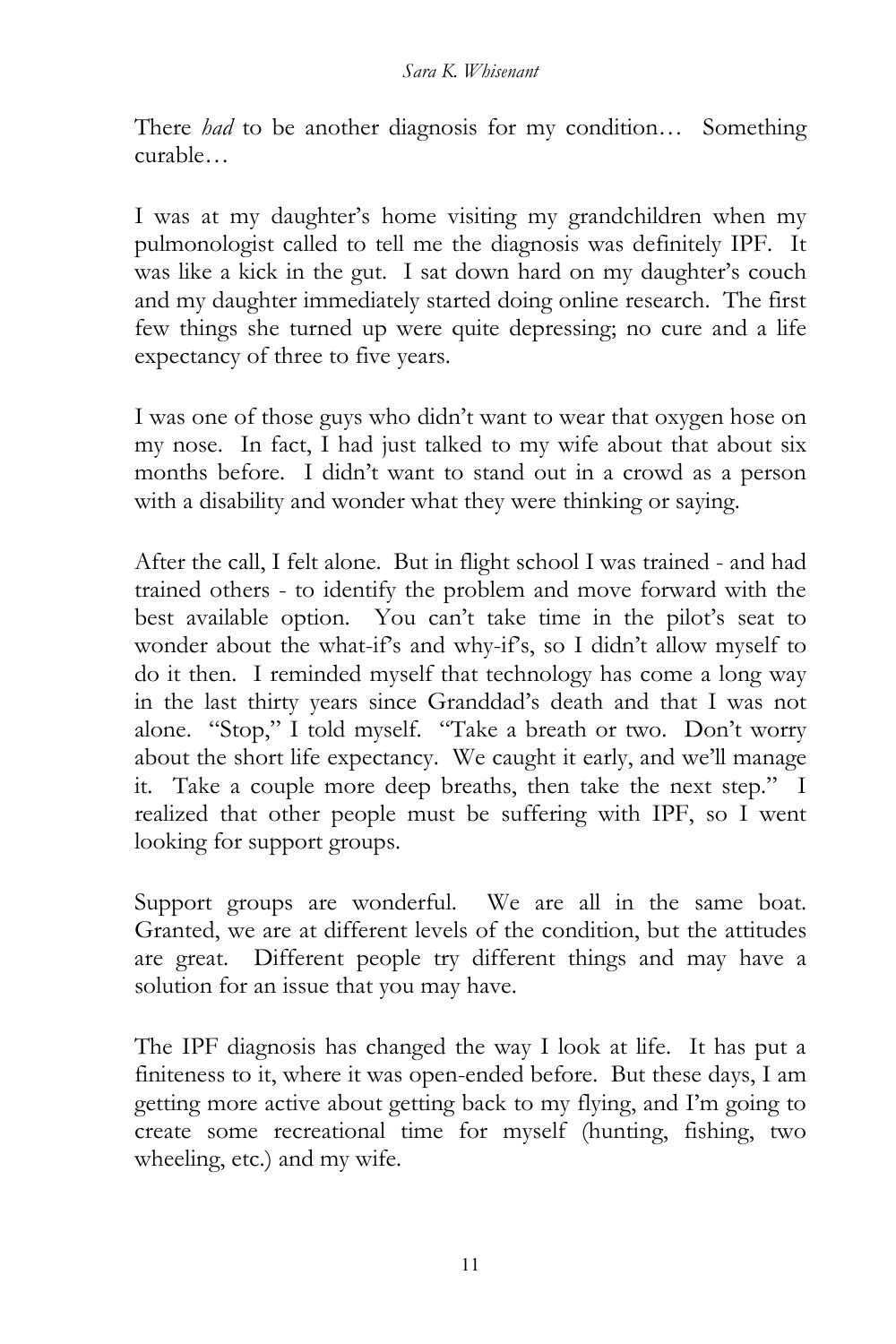I am a Pulmonary Fibrosis Foundation ambassador, and they are a very good resource for information and have listings for support groups across the country. The Foundation is also a very strong advocate for people with pulmonary fibrosis. Please see the Resources page in this book for a listing of many excellent and reliable sources of information and support concerning pulmonary fibrosis.

The thing to remember is that you are not alone. There are treatments now and people who want to help.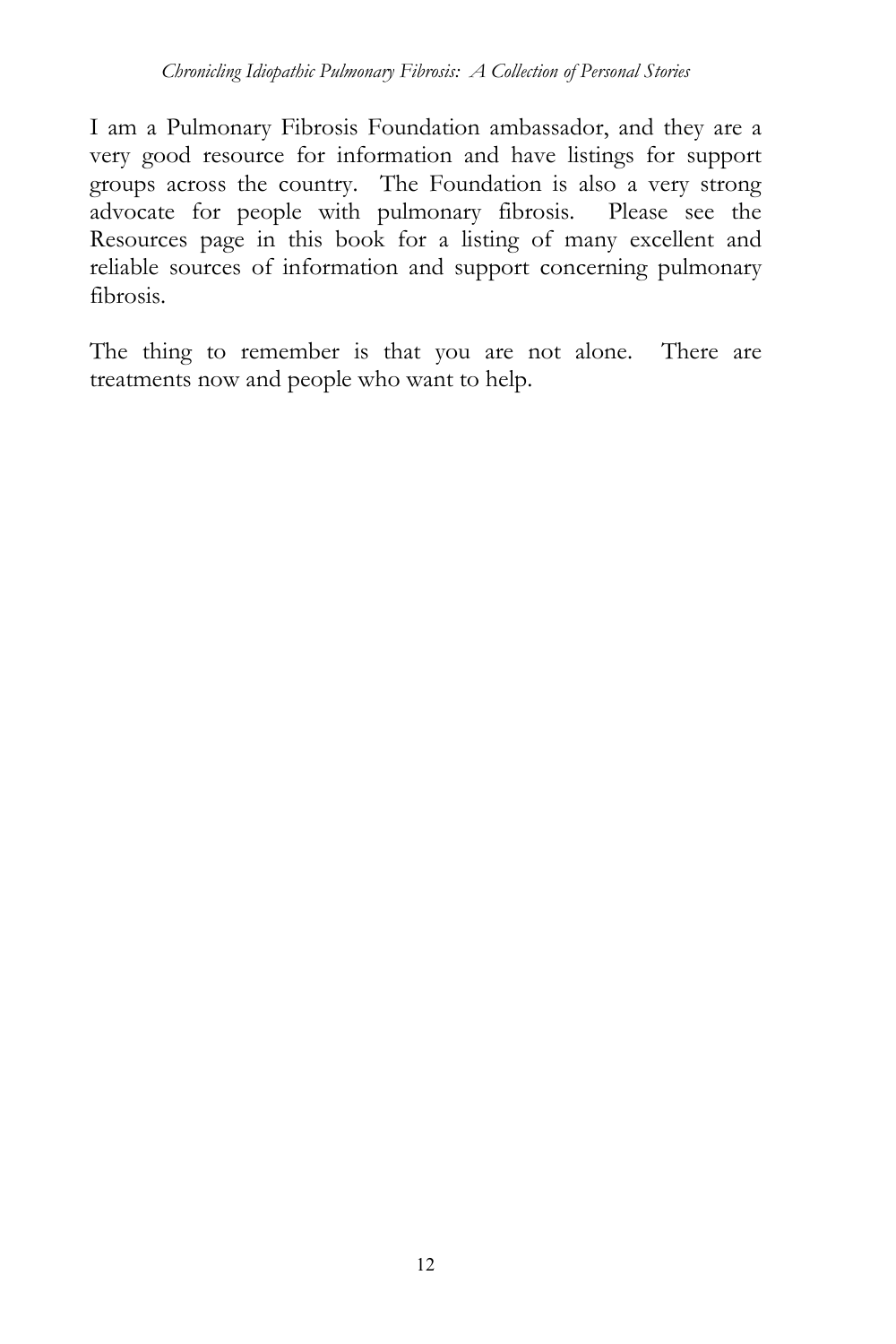*Sara K. Whisenant*